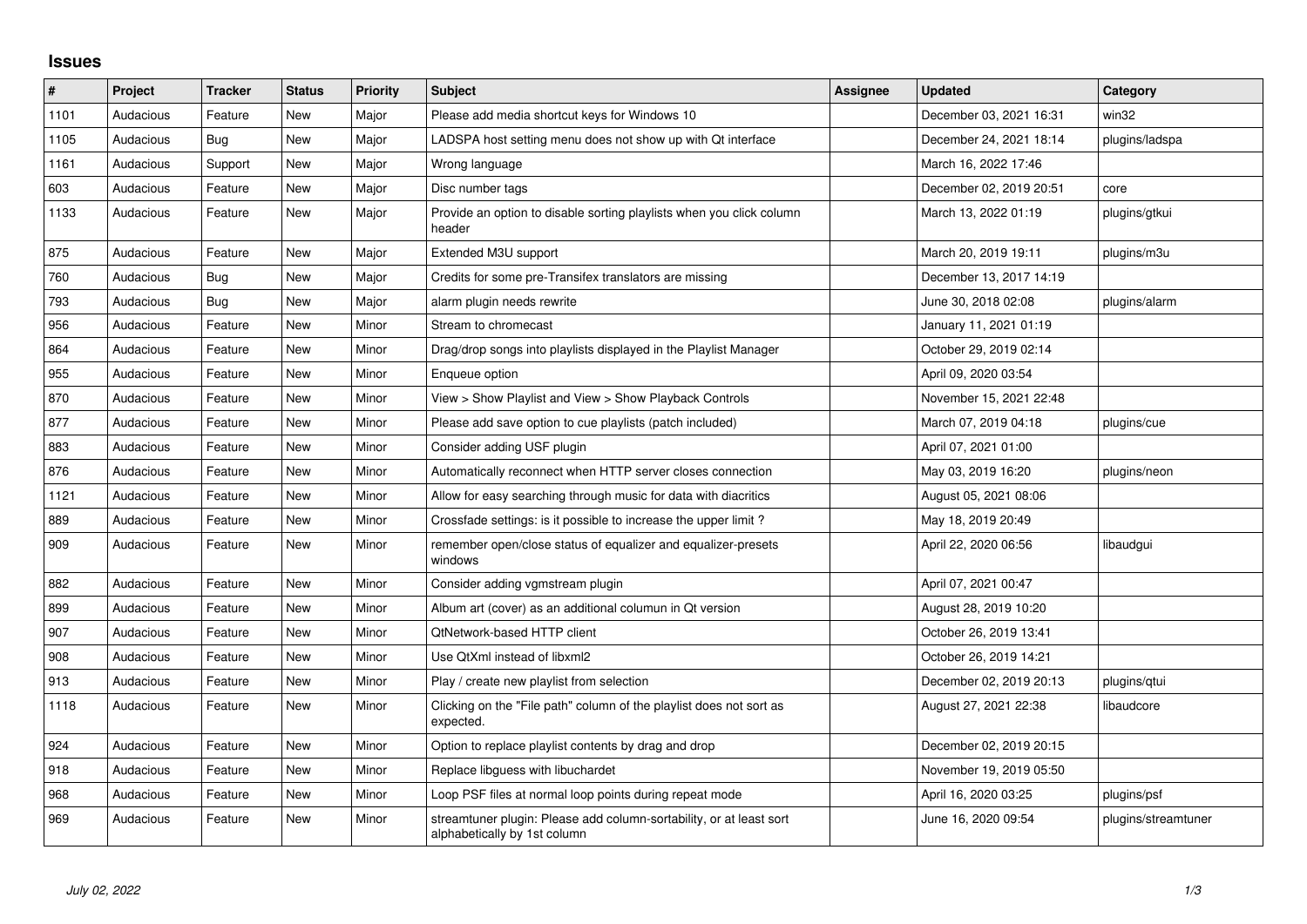| $\#$ | Project   | <b>Tracker</b> | <b>Status</b> | <b>Priority</b> | <b>Subject</b>                                                                                                                            | <b>Assignee</b> | <b>Updated</b>                      | Category                 |
|------|-----------|----------------|---------------|-----------------|-------------------------------------------------------------------------------------------------------------------------------------------|-----------------|-------------------------------------|--------------------------|
| 602  | Audacious | Feature        | New           | Minor           | Restoring XMMS "AUTO" (entry-specific) equalizer settings<br>(patch/suggestion included).                                                 |                 | December 03, 2019 14:40             | core                     |
| 975  | Audacious | <b>Bug</b>     | New           | Minor           | Segfault/leak on exit with streamtuner enabled                                                                                            |                 | Ariadne Conill   May 01, 2020 00:17 | plugins/streamtuner      |
| 973  | Audacious | <b>Bug</b>     | New           | Minor           | "snd pcm recover failed" alsa error and "String leaked" warnings                                                                          |                 | August 28, 2021 08:52               |                          |
| 993  | Audacious | Bug            | New           | Minor           | Lyrics for streamed content are written to cache but not read.                                                                            |                 | June 07, 2020 13:10                 | plugins/lyricwiki        |
| 987  | Audacious | Feature        | New           | Minor           | Closing of Search Library tool by same method as opening it                                                                               |                 | May 13, 2020 00:15                  |                          |
| 995  | Audacious | Feature        | <b>New</b>    | Minor           | Add star rating to songs                                                                                                                  |                 | June 16, 2020 09:56                 |                          |
| 1048 | Audacious | Feature        | New           | Minor           | PipeWire support                                                                                                                          |                 | May 04, 2022 19:36                  |                          |
| 996  | Audacious | Feature        | New           | Minor           | Refine playlists when searching (search all playlists)                                                                                    |                 | June 16, 2020 09:58                 |                          |
| 1046 | Audacious | Feature        | <b>New</b>    | Minor           | Add all id3v2 frames in the settings of Playlist available columns                                                                        |                 | December 28, 2020 21:14             | plugins/gtkui            |
| 1047 | Audacious | Feature        | New           | Minor           | Stop playing after any chosen track                                                                                                       |                 | December 29, 2020 01:23             |                          |
| 51   | Audacious | Feature        | New           | Minor           | Option to inhibit suspend                                                                                                                 |                 | February 13, 2021 09:23             |                          |
| 1057 | Audacious | Feature        | New           | Minor           | Matroska (mka) chapter support                                                                                                            |                 | August 27, 2021 22:54               |                          |
| 1058 | Audacious | Feature        | New           | Minor           | Allow changing the language/locale in settings                                                                                            |                 | January 30, 2021 18:11              |                          |
| 1130 | Audacious | Feature        | New           | Minor           | folders for tabs in the playlist head (an enhancement suggestion, not a<br>bug)                                                           |                 | October 24, 2021 19:04              |                          |
| 1131 | Audacious | Feature        | New           | Minor           | Selection of songs via selection field/bar (as in Clementine)                                                                             |                 | October 31, 2021 12:41              |                          |
| 1011 | Audacious | Feature        | <b>New</b>    | Minor           | Visible separator of folders in the playlist                                                                                              |                 | July 18, 2020 16:10                 |                          |
| 1134 | Audacious | Feature        | New           | Minor           | Web interface remote control                                                                                                              |                 | November 04, 2021 06:57             |                          |
| 1013 | Audacious | Feature        | New           | Minor           | Request re Album Art using music file metatag                                                                                             |                 | August 03, 2020 22:48               |                          |
| 1142 | Audacious | Feature        | New           | Minor           | MusicBrainz support for CD plugin                                                                                                         |                 | November 20, 2021 21:46             | plugins/cdaudio          |
| 1014 | Audacious | Bug            | New           | Minor           | Some .VGM/.VGZ files fail to play                                                                                                         |                 | August 17, 2020 15:29               | plugins/console          |
| 1066 | Audacious | Feature        | <b>New</b>    | Minor           | Allow Equalizer window to be resized.                                                                                                     |                 | February 11, 2021 10:05             |                          |
| 1067 | Audacious | Feature        | New           | Minor           | Equalizer adjustments are coarse.                                                                                                         |                 | February 11, 2021 10:09             |                          |
| 1017 | Audacious | Feature        | New           | Minor           | QT Global Hotkeys rework proposal and cross-platform support                                                                              | Domen Mori      | December 07, 2020 04:22             | plugins/hotkey           |
| 1076 | Audacious | Feature        | New           | Minor           | Adjustable background and fonts colors and fonts size in<br>playlist---zoomable playlist                                                  | Tom Hammer      | March 09, 2021 00:38                | plugins/playlist-manager |
| 1071 | Audacious | Feature        | New           | Minor           | Linkage could be improved for packagers.                                                                                                  |                 | March 31, 2021 00:32                |                          |
| 1082 | Audacious | Feature        | New           | Minor           | File writer option to pad track numbers with leading zeros                                                                                |                 | March 31, 2021 00:15                | plugins/filewriter       |
| 1145 | Audacious | Support        | New           | Minor           | I started to code, I need m-tags support for audacious to tag files<br>witthout tags, and all I need is a (link to a) good documentation* |                 | February 25, 2022 05:01             |                          |
| 1088 | Audacious | Feature        | New           | Minor           | plugin: status icon: ADD option to select tray mouse Middle Click action                                                                  |                 | April 11, 2021 12:05                | plugins/statusicon       |
| 196  | Audacious | <b>Bug</b>     | New           | Minor           | Wrong channel map when doing surround playback                                                                                            |                 | April 13, 2021 03:48                |                          |
| 1091 | Audacious | Feature        | New           | Minor           | Built-in lyrics support                                                                                                                   |                 | April 28, 2021 18:24                |                          |